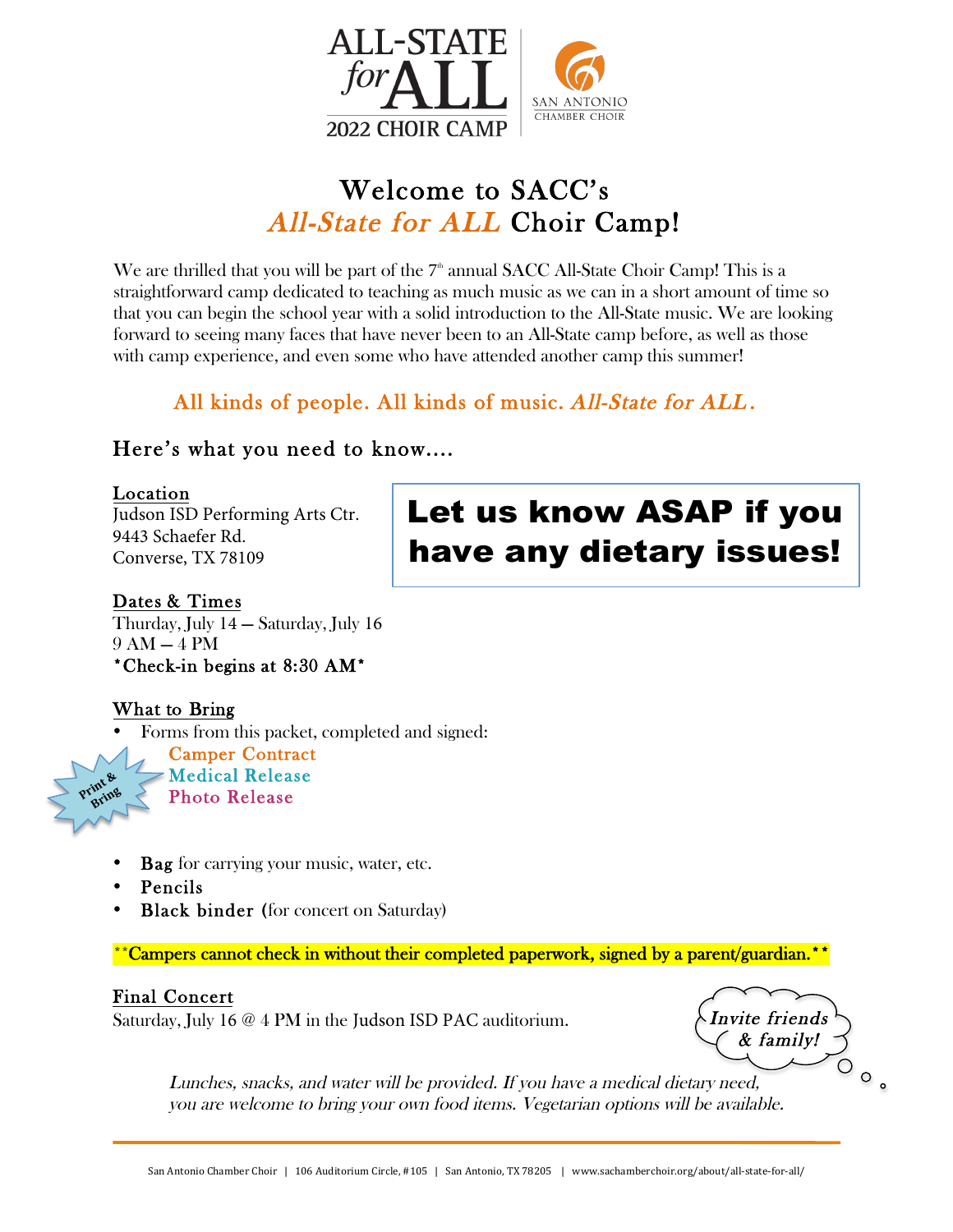# **Camp Schedule**

#### **Thursday, July 14**

| 8:30 AM                                    | Check-in at Judson ISD Performing Arts Center            |  |  |
|--------------------------------------------|----------------------------------------------------------|--|--|
| $9:00$ AM                                  | Warm-up and introduction to music for the day            |  |  |
| 9:40 AM                                    | Sectionals (SATB)                                        |  |  |
| 10:40 AM                                   | <b>Break</b>                                             |  |  |
| 10:50 AM                                   | Full rehearsal                                           |  |  |
| 11:40 AM                                   | Lunch - Group SA / Sectionals - Group TB                 |  |  |
| 12:15 PM                                   | Lunch - Group TB / Sectionals - Group SA                 |  |  |
| 1:30 PM                                    | SSAA combined rehearsal                                  |  |  |
| 1:30 PM                                    | Sectionals TB                                            |  |  |
|                                            | Sectionals SA                                            |  |  |
| 2:00 PM                                    |                                                          |  |  |
| 2.30 PM                                    | TTBB                                                     |  |  |
| 2:45PM                                     | <b>SSAA</b>                                              |  |  |
| 2:50 PM                                    | Break - TB                                               |  |  |
| 3:05 PM                                    | Break - SA                                               |  |  |
| 3:05 PM                                    | TB sectionals                                            |  |  |
| 3.20 PM                                    | <b>SA</b> sectionals                                     |  |  |
| 3.40 PM                                    | SATB combined                                            |  |  |
| 4:00 PM                                    | Check-out                                                |  |  |
|                                            |                                                          |  |  |
| Friday, July 15                            |                                                          |  |  |
| 8:30 AM                                    | Check-in at Judson ISD Performing Arts Center            |  |  |
| 9:00 AM                                    | Warm-up and introduction to music for the day            |  |  |
| 9:40 AM                                    | Sectionals (SATB)                                        |  |  |
| 10:40 AM                                   | <b>Break</b>                                             |  |  |
| 10:50 AM                                   | Full rehearsal -                                         |  |  |
| 11:40 AM                                   | Lunch - Group SA / Sectionals - Group TB - on TTBB music |  |  |
| 12:10 PM                                   | Lunch - Group TB / Sectionals - Group SA - on SSAA music |  |  |
| 12:30 PM                                   | SSAA full rehearsal                                      |  |  |
| 1:00 PM                                    | <b>TTBB</b> full rehearsal                               |  |  |
| 1:00 PM                                    | SA sectionals - on SATB music                            |  |  |
| 1.30 PM                                    | TB sectionals - on SATB music                            |  |  |
| 2:00 PM                                    | SSAA combined rehearsal on SATB music                    |  |  |
| 2:30 PM                                    | TTBB combined rehearsal on SATB music                    |  |  |
| 2:30 PM                                    | SSAA break                                               |  |  |
| 3:00 PM                                    | <b>TTBB Break</b>                                        |  |  |
| 2:45 PM                                    | <b>SA</b> sectionals                                     |  |  |
| 3:15 PM                                    | <b>TB Sectionals</b>                                     |  |  |
| 3.40 PM                                    | SATB combined rehearsal                                  |  |  |
| 4:00 PM                                    | Check-out                                                |  |  |
|                                            |                                                          |  |  |
| Saturday, July 16- wear your camp t-shirt! |                                                          |  |  |
| 8:30 AM                                    | Check-in at Judson ISD Performing Arts Center            |  |  |
| 9:00 AM                                    | Warm-up                                                  |  |  |
| 9:15 AM                                    | Full rehearsal                                           |  |  |
| 9:50 AM                                    | <b>Break</b>                                             |  |  |
| 10:00 AM                                   | Sectionals (SATB)                                        |  |  |
| 11:10 AM                                   | Combined rehearsal- SATB                                 |  |  |
| 11:40 AM                                   | Lunch - group SA                                         |  |  |
| 12:10 PM                                   | Lunch - Group TB /                                       |  |  |
| 12:20 PM                                   | Combined rehearsal - SA                                  |  |  |
|                                            |                                                          |  |  |
| 12:50 PM                                   | Sectionals - SATB                                        |  |  |
| 1:45 PM                                    | Full rehearsal                                           |  |  |
| 3:30 PM                                    | Break                                                    |  |  |
| 3:45PM                                     | Camp picture                                             |  |  |
| 4:00 PM                                    | Concert at Judson ISD PAC Auditorium                     |  |  |
|                                            |                                                          |  |  |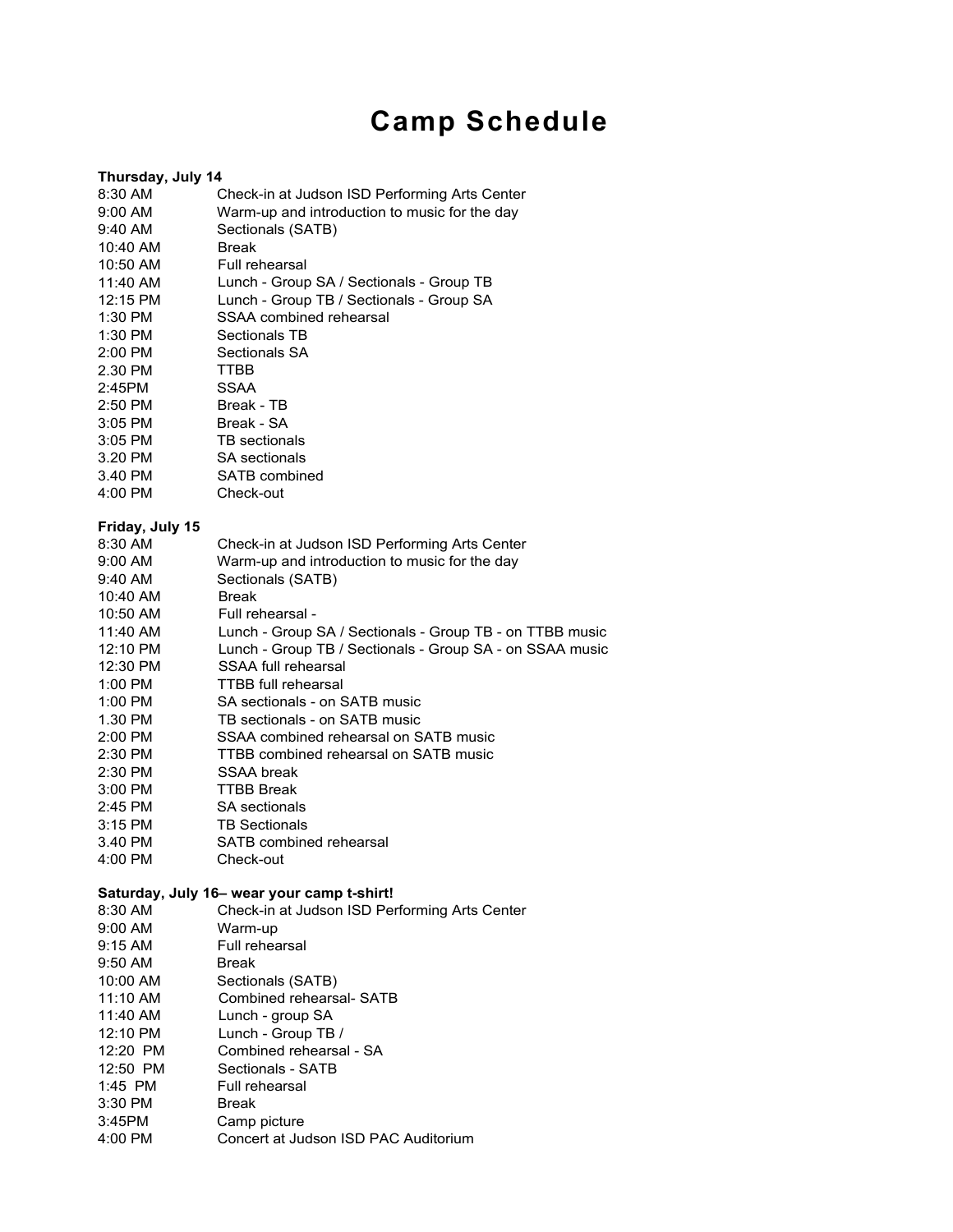

## Final Concert

#### On Saturday, July 1**6** at 4:00 PM **we** will present a short concert free of charge. Relax and enjoy!

### Campers will join SACC on stage to sing their All-State music selections. Feel free to take pictures and videos!

- Campers will be given an *All-State for ALL* t-shirt to wear at the concert with jeans or schoolappropriate shorts.
- Campers need to bring a **black binder** and have their music hole-punched.
- Parking at Judson HS is accessible in front of the PAC, so guests should arrive early to

secure a spot.

This is an informal presentation for campers to share their progress over three days of camp.

### The concert is free and open to the public...Invite your friends and family!

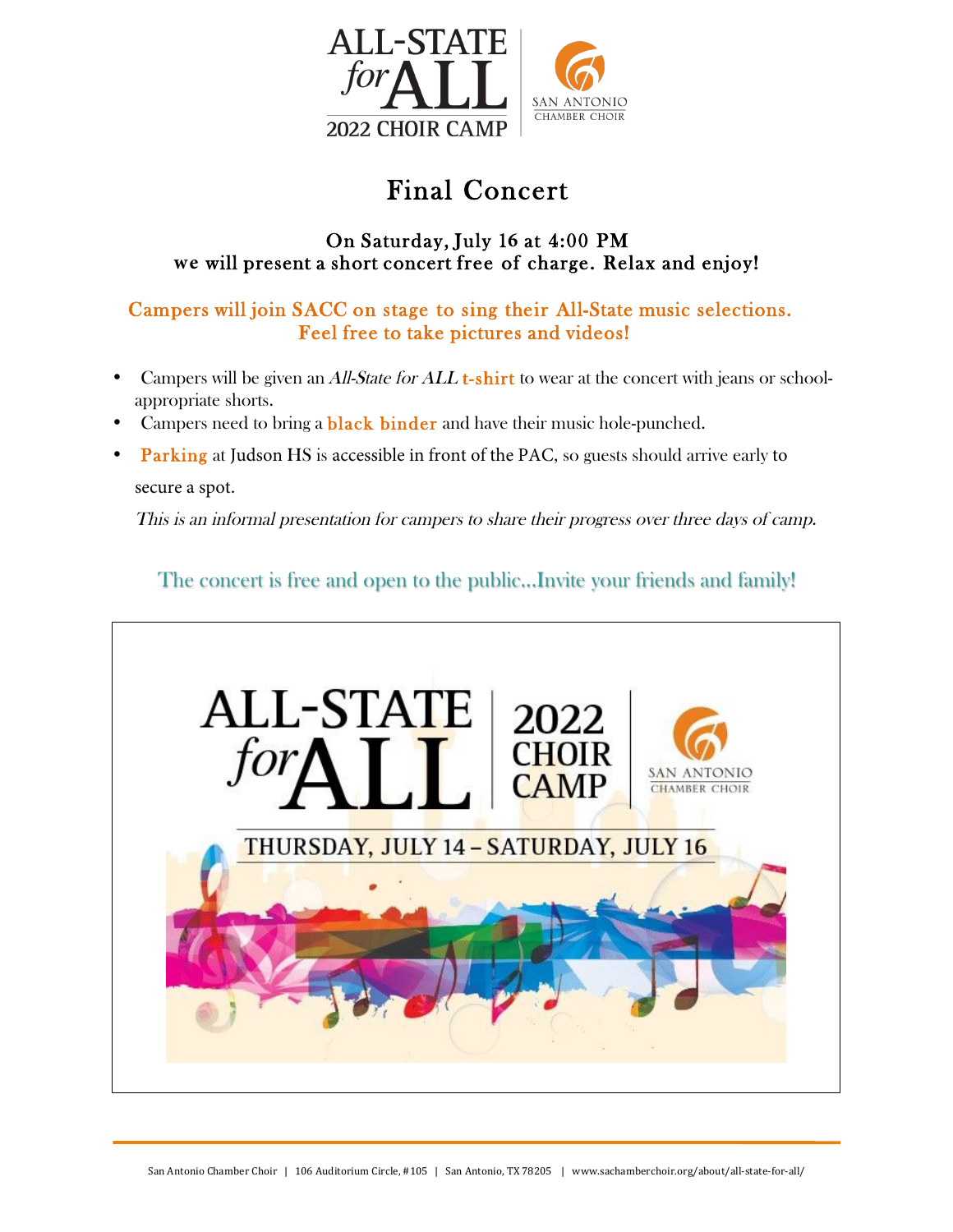



## Camper Contract

#### Campers are expected to know and abide by the rules of the SACC All-State for ALL Choir Camp. A camper who does not fulfill these expectations of conduct may be subject to disciplinary action, and possibly be sent home from camp.

- Campers must wear their name-tags in clear view at all times.
- Clothing must be appropriate. No offensive language printed on clothing, pants must be worn at the waist (no sagging), and shorts/skirts/shirts must provide full coverage.
- Campers must remain in the designated areas of campus at the designated times. This includes the Judson I.S.D. Performing Arts Center rehearsal rooms and restrooms, and the hallways and designated outdoor areas during breaks and lunches.
- For safety reasons, any outside visitors will need to check in with the Camp Director.
- Lunches, snacks, and water will be provided. No camper may leave campus or have meals delivered by friends or family. Campers with special dietary concerns may bring their own lunches and snacks if needed.
- No violation of any local, state, or federal law is permitted—including under-age smoking or possession of alcohol.
- Possession of illegal drugs, drug paraphernalia, fireworks, chemicals, gasoline, or other explosives, firearms, illegal knives, clubs, or prohibited weapons is reason for immediate removal from the camp without refund. Prescription and over-the-counter medication is only allowed if listed on the Medical Form that is enclosed in this packet.
- Absolutely no form of sexual misconduct, harassment, violence, threats of violence, or other acts of communications intended to intimidate, harass, or annoy will be tolerated.
- Campers are guests of Judson I.S.D., and are expected to respect the building and grounds. Campers will keep their area clean and leave the property in its original condition.

I have read the SACC Camper Contract. I understand that failure to adhere to these rules may result in disciplinary action that may lead to dismissal from Camp without refund. If there is a violation of campus, local, state, or federal law, the proper authorities will be notified.

To the fullest extent allowed by law, Camper releases SACC and covenants to hold SACC harmless from any liability or damages for any and all acts by SACC or its representatives save and except gross negligence or willful misconduct by any person acting on behalf of SACC in accordance with the scope of authority granted to such person by SACC.

| Camper's Name (printed):        |
|---------------------------------|
|                                 |
|                                 |
|                                 |
|                                 |
| Emergency Contact Phone Number: |
|                                 |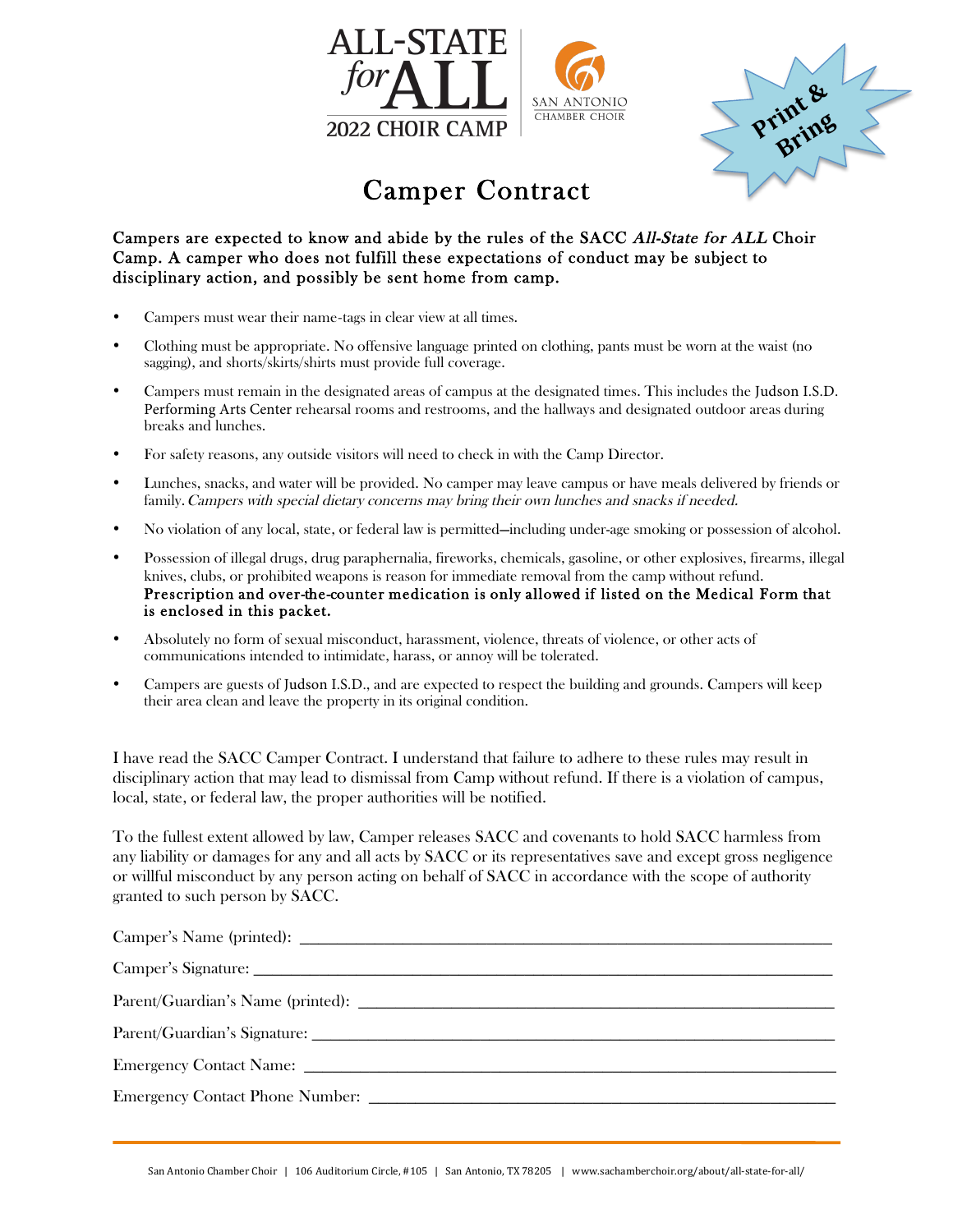



## Medical Release

| My son/daughter                                                                           | will be attending the SACC All-State for ALL |
|-------------------------------------------------------------------------------------------|----------------------------------------------|
| Choir Camp. Prescriptions and/or over-the-counter medications that are permitted include: |                                              |

**\_\_\_\_\_\_\_\_\_\_\_\_\_\_\_\_\_\_\_\_\_\_\_\_\_\_\_\_\_\_\_\_\_\_\_\_\_\_\_\_\_\_\_\_\_\_\_\_\_\_\_\_\_\_\_\_\_\_\_\_\_\_\_\_\_\_\_\_\_\_\_\_\_\_\_\_\_\_**

**\_\_\_\_\_\_\_\_\_\_\_\_\_\_\_\_\_\_\_\_\_\_\_\_\_\_\_\_\_\_\_\_\_\_\_\_\_\_\_\_\_\_\_\_\_\_\_\_\_\_\_\_\_\_\_\_\_\_\_\_\_\_\_\_\_\_\_\_\_\_\_\_\_\_\_\_\_\_**

**\_\_\_\_\_\_\_\_\_\_\_\_\_\_\_\_\_\_\_\_\_\_\_\_\_\_\_\_\_\_\_\_\_\_\_\_\_\_\_\_\_\_\_\_\_\_\_\_\_\_\_\_\_\_\_\_\_\_\_\_\_\_\_\_\_\_\_\_\_\_\_\_\_\_\_\_\_\_**

Allergies include:

In the event of a medical emergency, a staff member of the SACC Choir Camp staff has my permission to seek medical treatment for my child\*. In an emergency, please call me immediately at:  $($  )  $-$ 

Our health insurance information is as follows:

Other information about my child's health that would be useful in an emergency situation includes:

Parent/Guardian's Name (Printed): **\_\_\_\_\_\_\_\_\_\_\_\_\_\_\_\_\_\_\_\_\_\_\_\_\_\_\_\_\_\_\_\_\_\_\_\_\_\_\_\_\_\_\_\_\_\_\_\_\_**

Parent/Guardian's Signature:

Date: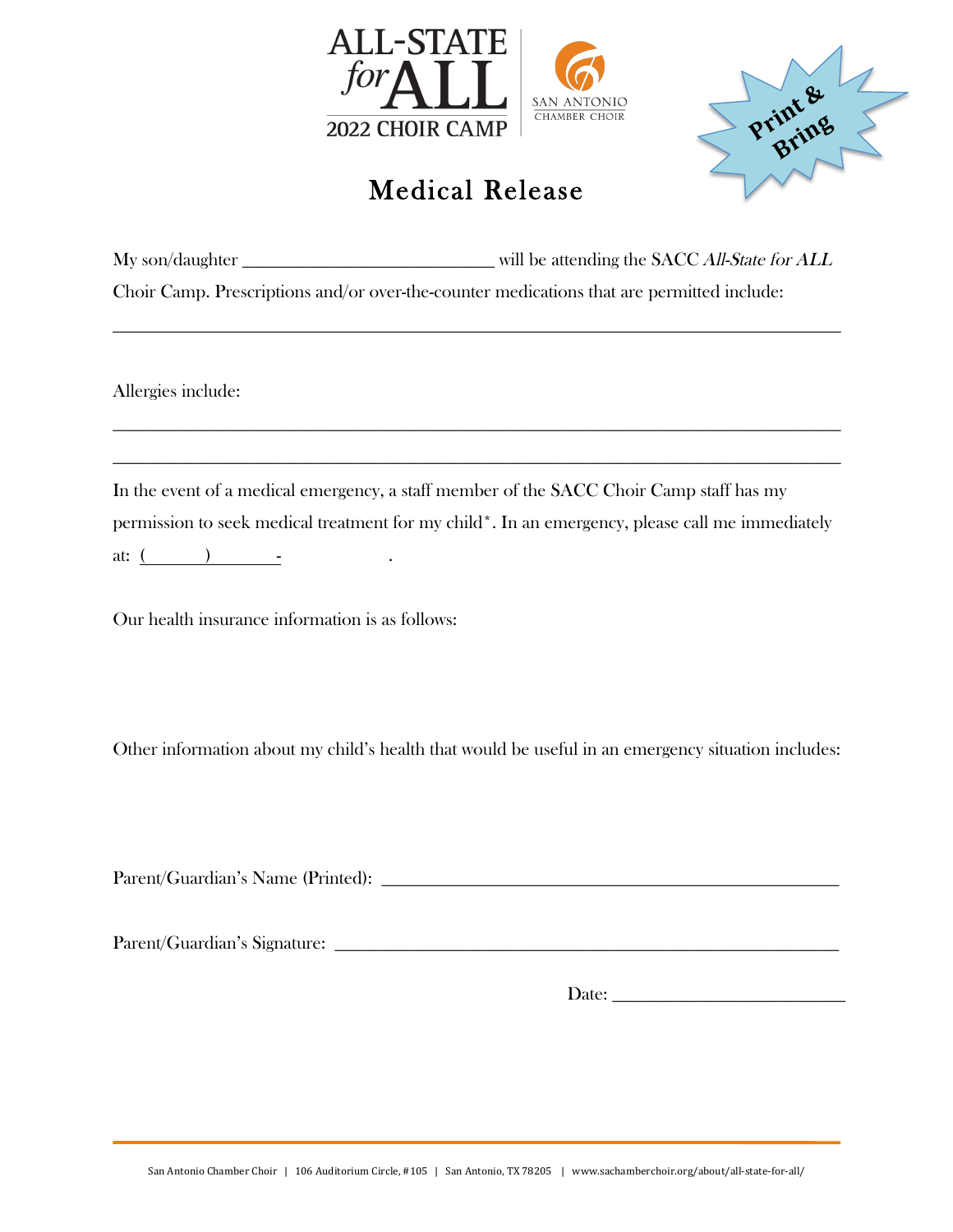



## Photo Release

I hereby grant SACC All-State for ALL Choir Camp permission to use the likeness of my child, **\_\_\_\_\_\_\_\_\_\_\_\_\_\_\_\_\_\_\_\_\_\_\_\_\_**, in any and all of its publications, including video and websites. (We will not publish your child's first or last name, address, phone numbers, or other information protected by federal regulations.)

I understand that any and all of these likenesses will become the property of the SACC Choir Camp. I hereby authorize SACC Choir Camp to exhibit or publish any likenesses for the purpose of publicizing any and all Camp activities or any other lawful purpose.

I hereby release San Antonio Chamber Choir, its governing board, employees, and representatives from any responsibility from all claims, demands, and causes of action which I, my heirs, representatives, executors, or any other person or persons acting on my behalf or behalf of my estate have or may have by reason of this authorization.

Parent/Guardian's Name (Printed): **\_\_\_\_\_\_\_\_\_\_\_\_\_\_\_\_\_\_\_\_\_\_\_\_\_\_\_\_\_\_\_\_\_\_\_\_\_\_\_\_\_\_\_\_\_\_\_\_\_**

Parent/Guardian's Signature:

Date: